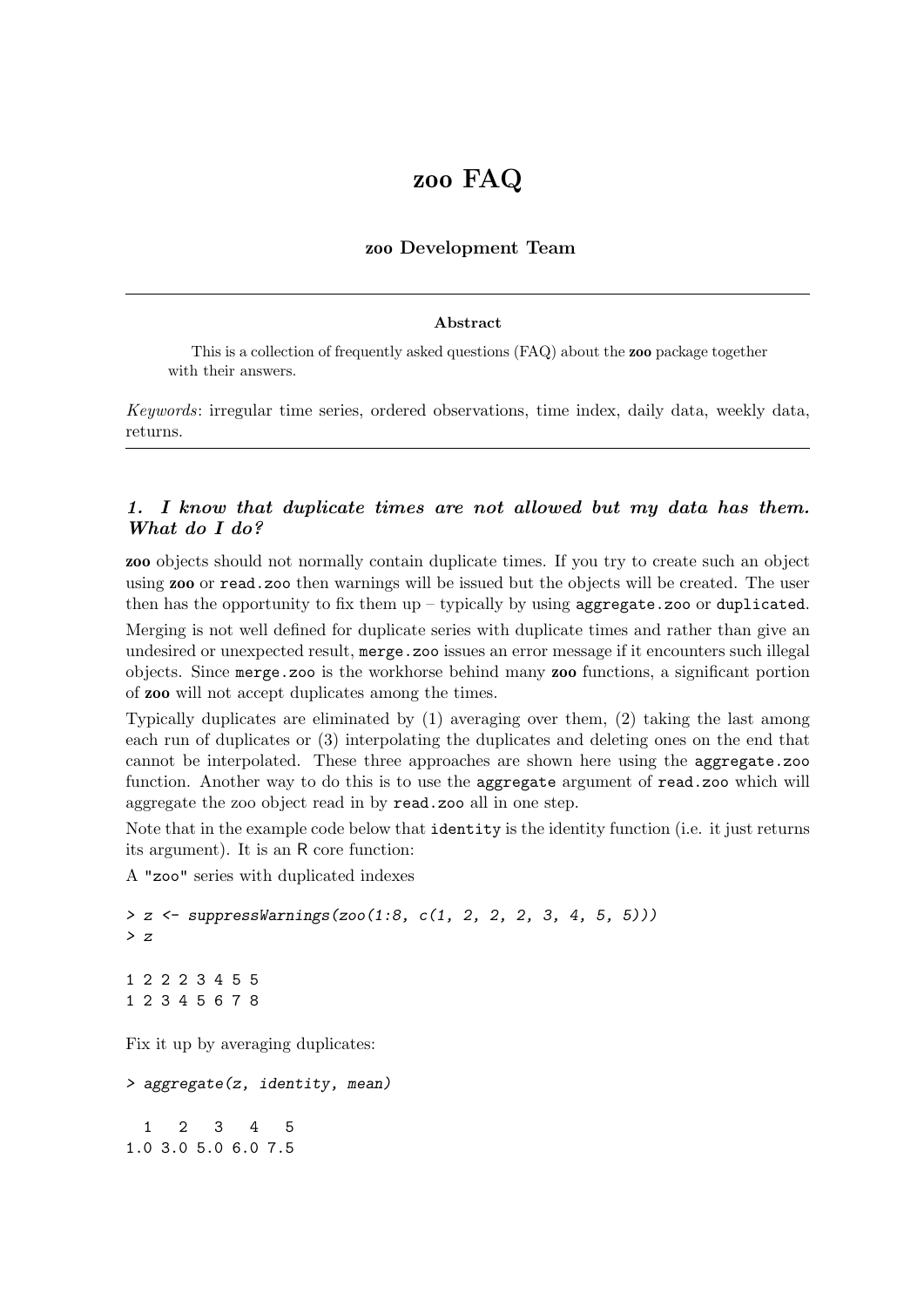Or, fix it up by taking last in each set of duplicates:

```
> aggregate(z, identity, tail, 1)
```
1 2 3 4 5 1 4 5 6 8

Fix it up via interpolation of duplicate times

```
> time(z) <- na.approx(ifelse(duplicated(time(z)), NA, time(z)), na.rm = FALSE)
```
If there is a run of equal times at end they wind up as NAs and we cannot have NA times.

```
> z[!is.na(time(z))]
```

|  | 2 2.3333 2.6667 |  |  |
|--|-----------------|--|--|
|  |                 |  |  |

The read.zoo command has an aggregate argument that supports arbitrary summarization. For example, in the following we take the last value among any duplicate times and sum the volumes among all duplicate times. We do this by reading the data twice, once for each aggregate function. In this example, the first three columns are junk that we wish to suppress which is why we specified colClasses; however, in most cases that argument would not be necessary.

```
> Lines <- "1|BHARTIARTL|EQ|18:15:05|600|1
+ 2|BHARTIARTL|EQ|18:15:05|600|99
+ 3|GLENMARK|EQ|18:15:05|238.1|5
+ 4|HINDALCO|EQ|18:15:05|43.75|100
+ 5|BHARTIARTL|EQ|18:15:05|600|1
+ 6|BHEL|EQ|18:15:05|1100|11
+ 7|HINDALCO|EQ|18:15:06|43.2|1
+ 8|CHAMBLFERT|EQ|18:15:06|46|10
+ 9|CHAMBLFERT|EQ|18:15:06|46|90
+ 10|BAJAUTOFIN|EQ|18:15:06|80|100"
> library("zoo")
> library("chron")
> tail1 <- function(x) tail(x, 1)
> cls <- c("NULL", "NULL", "NULL", "character", "numeric", "numeric")
> nms <- c("", "", "", "time", "value", "volume")
> z <- read.zoo(text = Lines, aggregate = tail1,
+ FUN = times, sep = "|", colClasses = cls, col.names = nms)
> z2 <- read.zoo(text = Lines, aggregate = sum,
   + FUN = times, sep = "|", colClasses = cls, col.names = nms)
> z$volume <- z2$volume
> z
```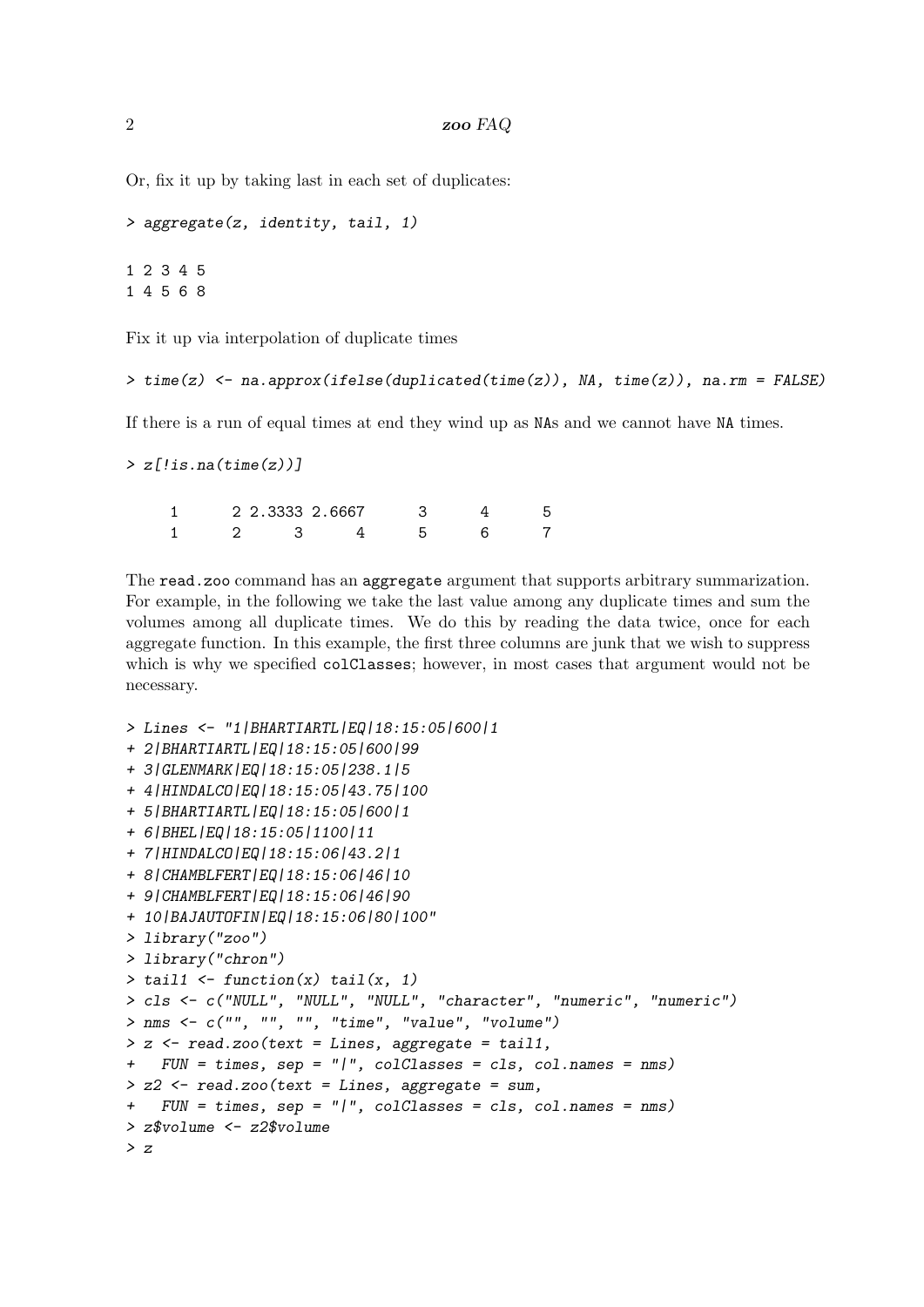|          |      | value volume |
|----------|------|--------------|
| 18:15:05 | 1100 | 217          |
| 18:15:06 | 80   | 201          |

If the reason for the duplicate times is that the data is stored in long format then use read.zoo (particlarly the split argument) to convert it to wide format. Wide format is typically a time series whereas long format is not so wide format is the suitable one for zoo.

```
> Lines <- "Date Stock Price
+ 2000-01-01 IBM 10
+ 2000-01-02 IBM 11
+ 2000-01-01 ORCL 12
+ 2000-01-02 ORCL 13"
> stocks <- read.zoo(text = Lines, header = TRUE, split = "Stock")
> stocks
```
IBM ORCL 2000-01-01 10 12 2000-01-02 11 13

### 2. When I try to specify a log axis to plot.zoo a warning is issued. What is wrong?

Arguments that are part of ... are passed to the panel function and the default panel function, lines, does not accept log. Either ignore the warning, use suppressWarnings (see ?suppressWarnings) or create your own panel function which excludes the log:

*> z <- zoo(1:100) > plot(z, log = "y", panel = function(..., log) lines(...))*

#### 3. How do I create right and a left vertical axes in plot.zoo?

The following shows an example of creating a plot containing a single panel and both left and right axes.

```
> set.seed(1)
> z.Date <- as.Date(paste(2003, 02, c(1, 3, 7, 9, 14), sep = "-"))
> z <- zoo(cbind(left = rnorm(5), right = rnorm(5, sd = 0.2)), z.Date)
> plot(z[,1], xlab = "Time", ylab = "")
> opar <- par(usr = c(par("usr")[1:2], range(z[,2])))
> lines(z[,2], lty = 2)
> axis(side = 4)
> legend("bottomright", lty = 1:2, legend = colnames(z), bty="n")
> par(opar)
```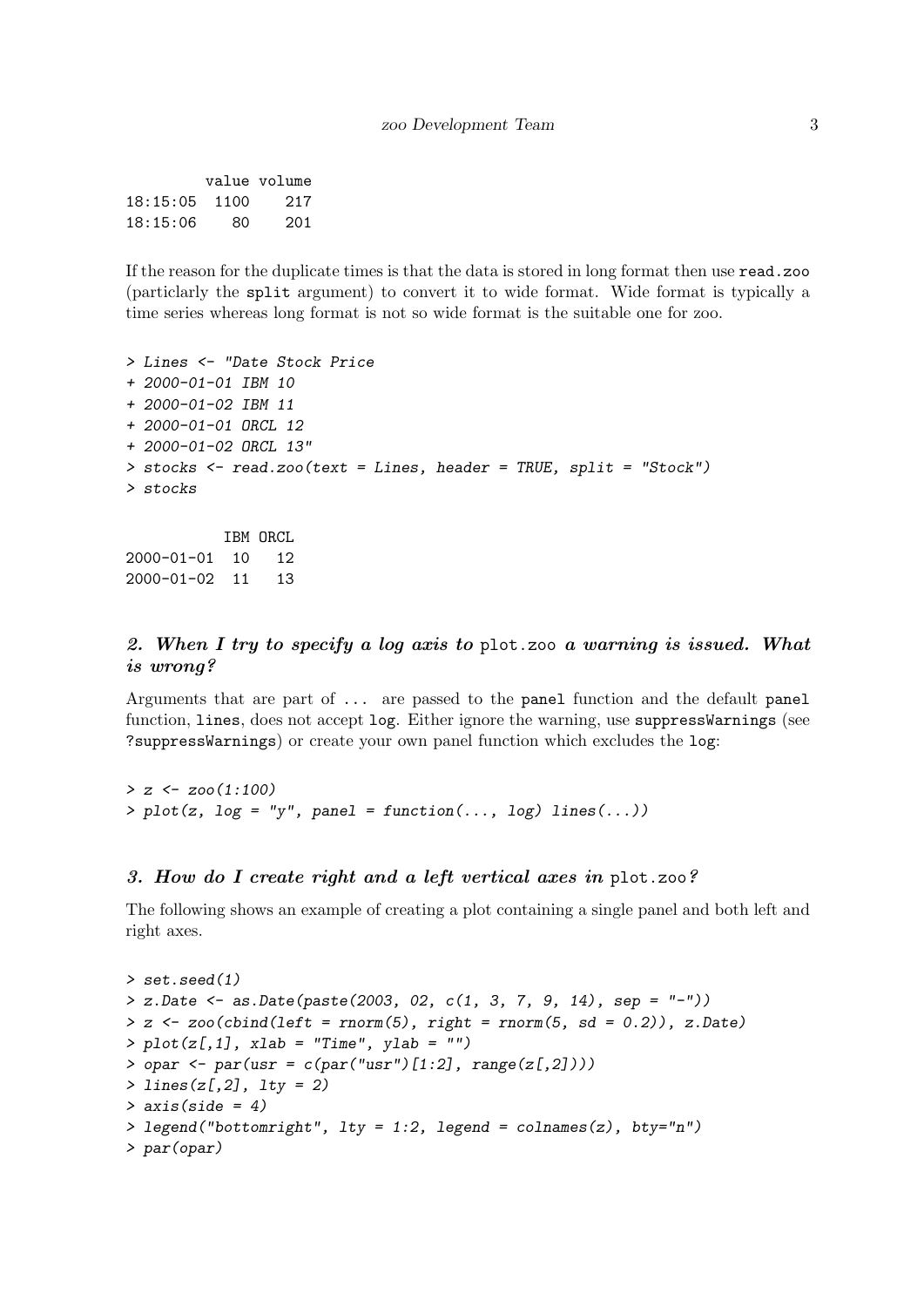#### 4 zoo FAQ



Figure 1: Left and right plot.zoo axes.

#### 4. I have data frame with both numeric and factor columns. How do I convert that to a "zoo" object?

A "zoo" object may be (1) a numeric vector, (2) a numeric matrix or (3) a factor but may not contain both a numeric vector and factor. The underlying reason for this constraint is that "zoo" was intended to generalize R's "ts" class, which is also based on matrices, to irregularly spaced series with an arbitrary index class. The main reason to stick to matrices is that operations on matrices in R are much faster than on data frames.

If you have a data frame with both numeric and factor variables that you want to convert to "zoo", you can do one of the following.

Use two "zoo" variables instead:

```
> DF <- data.frame(time = 1:4, x = 1:4, f = factor(letters[c(1, 1, 2, 2)]))
> zx <- zoo(DF$x, DF$time)
> zf <- zoo(DF$f, DF$time)
```
These could also be held in a "data.frame" again:

*> DF2 <- data.frame(x = zx, f = zf)*

Or convert the factor to numeric and create a single "zoo" series:

*> z <- zoo(data.matrix(DF[-1]), DF\$time)*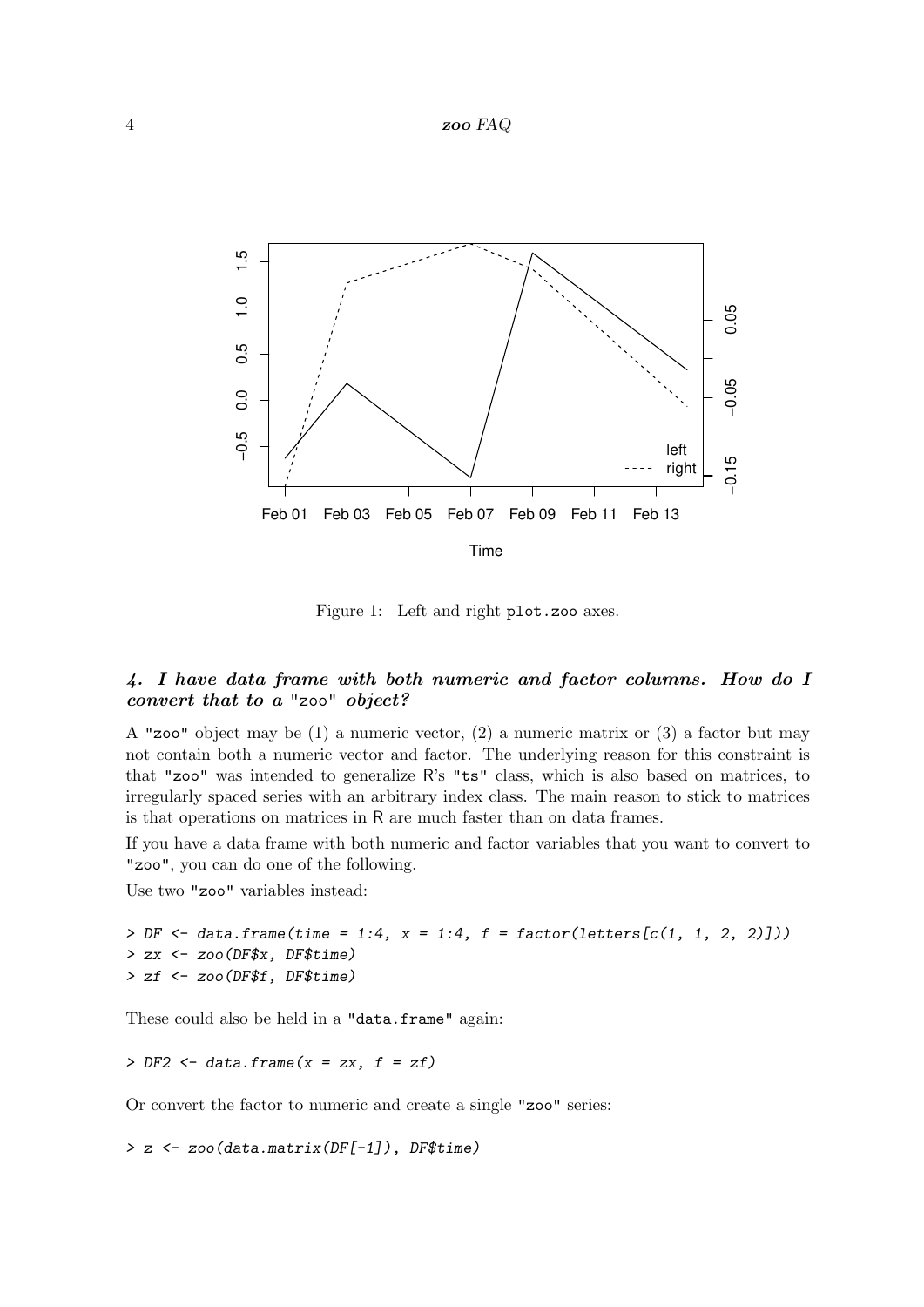## 5. Why does lag give slightly different results on a "zoo" and a "zooreg" series which are otherwise the same?

To be definite let us consider the following examples, noting how both lag and diff give a different answer with the same input except its class is "zoo" in one case and "zooreg" in another:

```
> z <- zoo(11:15, as.Date("2008-01-01") + c(-4, 1, 2, 3, 6))
> zr <- as.zooreg(z)
> lag(z)
2007-12-28 2008-01-02 2008-01-03 2008-01-04
       12 13 14 15
> lag(zr)
2007-12-27 2008-01-01 2008-01-02 2008-01-03 2008-01-06
       11 12 13 14 15
> diff(log(z))
2008-01-02 2008-01-03 2008-01-04 2008-01-07
0.08701138 0.08004271 0.07410797 0.06899287
> diff(log(zr))
2008-01-03 2008-01-04
0.08004271 0.07410797
```
lag.zoo and lag.zooreg work differently. For "zoo" objects the lagged version is obtained by moving values to the adjacent time point that exists in the series but for "zooreg" objects the time is lagged by deltat, the time between adjacent regular times.

A key implication is that "zooreg" can lag a point to a time point that did not previously exist in the series and, in particular, can lag a series outside of the original time range whereas that is not possible in a "zoo" series.

Note that lag.zoo has an na.pad= argument which in some cases may be what is being sought here.

The difference between diff.zoo and diff.zooreg stems from the fact that  $diff(x)$  is defined in terms of lag like this:  $x-\text{lag}(x,-1)$ .

#### 6. How do I subtract the mean of each month from a "zoo" series?

Suppose we have a daily series. To subtract the mean of Jan 2007 from each day in that month, subtract the mean of Feb 2007 from each day in that month, etc. try this:

```
> set.seed(123)
> z <- zoo(rnorm(100), as.Date("2007-01-01") + seq(0, by = 10, length = 100))
> z.demean1 <- z - ave(z, as.yearmon(time(z)))
```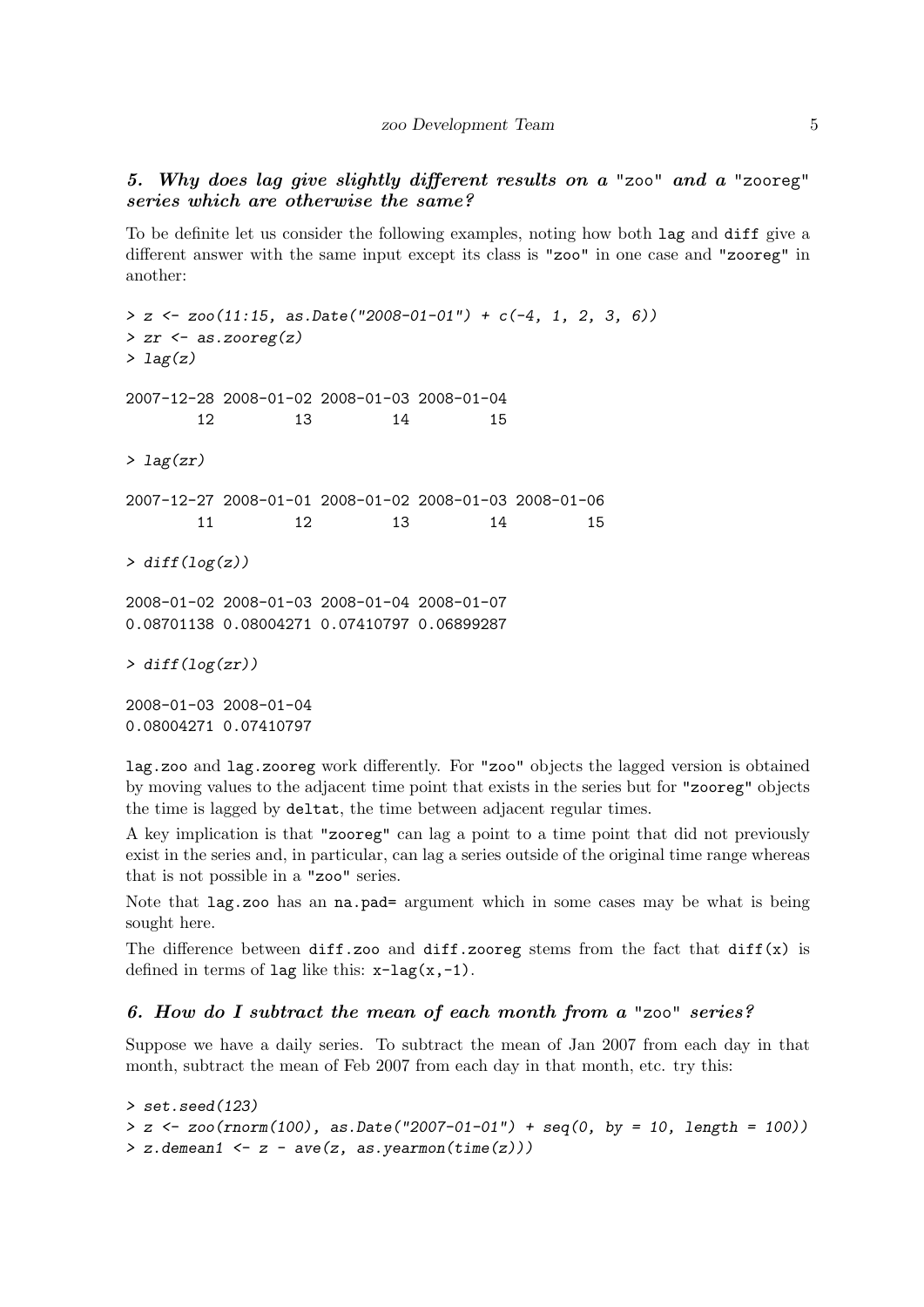This first generates some artificial data and then employs ave to compute monthly means. To subtract the mean of all Januaries from each January, etc. try this:

*> z.demean2 <- z - ave(z, format(time(z), "%m"))*

#### 7. How do I create a monthly series but still keep track of the dates?

Create a S3 subclass of "yearmon" called "yearmon2" that stores the dates as names on the time vector. It will be sufficient to create an as.yearmon2 generic together with an as.yearmon2.Date methods as well as the inverse: as.Date.yearmon2.

```
> as.yearmon2 <- function(x, ...) UseMethod("as.yearmon2")
> as.yearmon2.Date <- function(x, ...) {
   y \leftarrow as.yearmon(with(as.POSIXIt(x, tz = "GMT"), 1900 + year + mon/12))+ names(y) <- x
+ structure(y, class = c("yearmon2", class(y)))
+ }
```
as.Date.yearmon2 is inverse of as.yearmon2.Date

```
> as.Date.yearmon2 <- function(x, frac = 0, ...) {
   if (!is.null(name(x))) return(as.Date(names(x)))
   + x <- unclass(x)
+ year <- floor(x + .001)
   + month <- floor(12 * (x - year) + 1 + .5 + .001)
+ dd.start <- as.Date(paste(year, month, 1, sep = "-"))
+ dd.end <- dd.start + 32 - as.numeric(format(dd.start + 32, "%d"))
   + as.Date((1-frac) * as.numeric(dd.start) + frac * as.numeric(dd.end),
+ origin = "1970-01-01")
+ }
```
This new class will act the same as "yearmon" stores and allows recovery of the dates using as.Date and aggregate.zoo.

```
> dd <- seq(as.Date("2000-01-01"), length = 5, by = 32)
> z <- zoo(1:5, as.yearmon2(dd))
> z
Jan 2000 Feb 2000 Mar 2000 Apr 2000 May 2000
     1 2 3 4 5
> aggregate(z, as.Date, identity)
2000-01-01 2000-02-02 2000-03-05 2000-04-06 2000-05-08
       1 2 3 4 5
```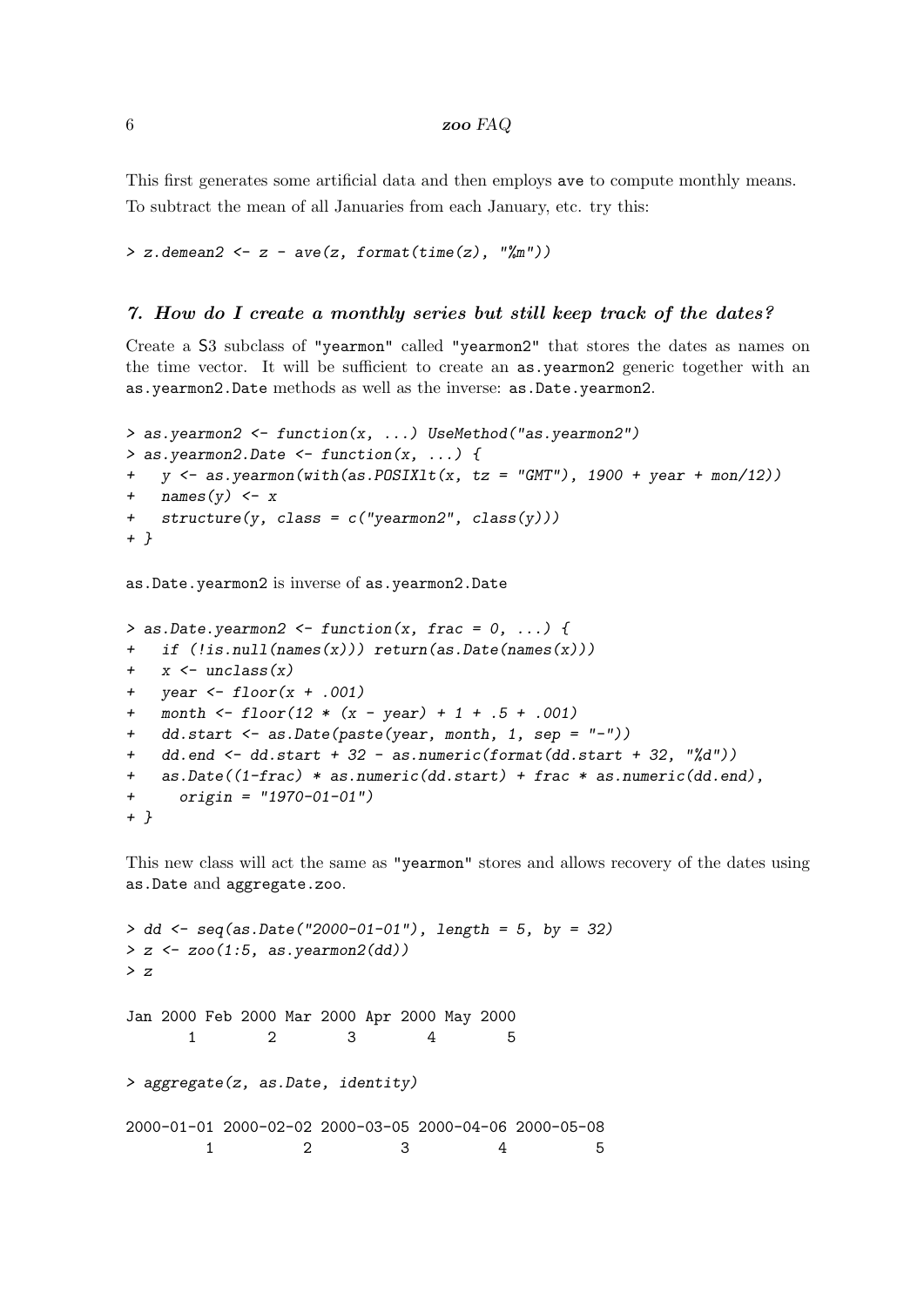#### 8. How are axes added to a plot created using plot.zoo?

On single panel plots axis or Axis can be used just as with any classic graphics plot in R. The following example adds custom axis for single panel plot. It labels months but uses the larger year for January. Months, quarters and years should have successively larger ticks.

```
> z <- zoo(0:500, as.Date(0:500))
> plot(z, xaxt = "n")
> tt <- time(z)
> m <- unique(as.Date(as.yearmon(tt)))
> jan <- format(m, "%m") == "01"
> mlab <- substr(months(m[!jan]), 1, 1)
> axis(side = 1, at = m[!jan], labels = mlab, tcl = -0.3, cex.axis = 0.7)
> axis(side = 1, at = m[jan], labels = format(m[jan], "%y"), tcl = -0.7)
> axis(side = 1, at = unique(as.Date(as.yearqtr(tt))), labels = FALSE)
> abline(v = m, col = grey(0.8), lty = 2)
```
A multivariate series can either be generated as (1) multiple single panel plots:

```
> z3 <- cbind(z1 = z, z2 = 2*z, z3 = 3*z)
> opar <- par(mfrow = c(2, 2))
> tt <- time(z)
> m <- unique(as.Date(as.yearmon(tt)))
> jan <- format(m, "%m") == "01"
> mlab <- substr(months(m[!jan]), 1, 1)
> for(i in 1:ncol(z3)) {
+ plot(z3[,i], xaxt = "n", ylab = colnames(z3)[i], ylim = range(z3))
+ axis(side = 1, at = m[!jan], labels = mlab, tcl = -0.3, cex.axis = 0.7)
+ axis(side = 1, at = m[jan], labels = format(m[jan], "%y"), tcl = -0.7)
+ axis(side = 1, at = unique(as.Date(as.yearqtr(tt))), labels = FALSE)
+ }
> par(opar)
```
or (2) as a multipanel plot. In this case any custom axis must be placed in a panel function.

```
> plot(z3, screen = 1:3, xaxt = "n", nc = 2, ylim = range(z3),
   + panel = function(...) {
+ lines(...)
+ panel.number <- parent.frame()$panel.number
+ nser <- parent.frame()$nser
+ # place axis on bottom panel of each column only
+ if (panel.number %% 2 == 0 || panel.number == nser) {
+ tt <- list(...)[[1]]
+ m <- unique(as.Date(as.yearmon(tt)))
+ jan <- format(m, "%m") == "01"
+ mlab <- substr(months(m[!jan]), 1, 1)
+ axis(side = 1, at = m[!jan], labels = mlab, tcl = -0.3, cex.axis = 0.7)
```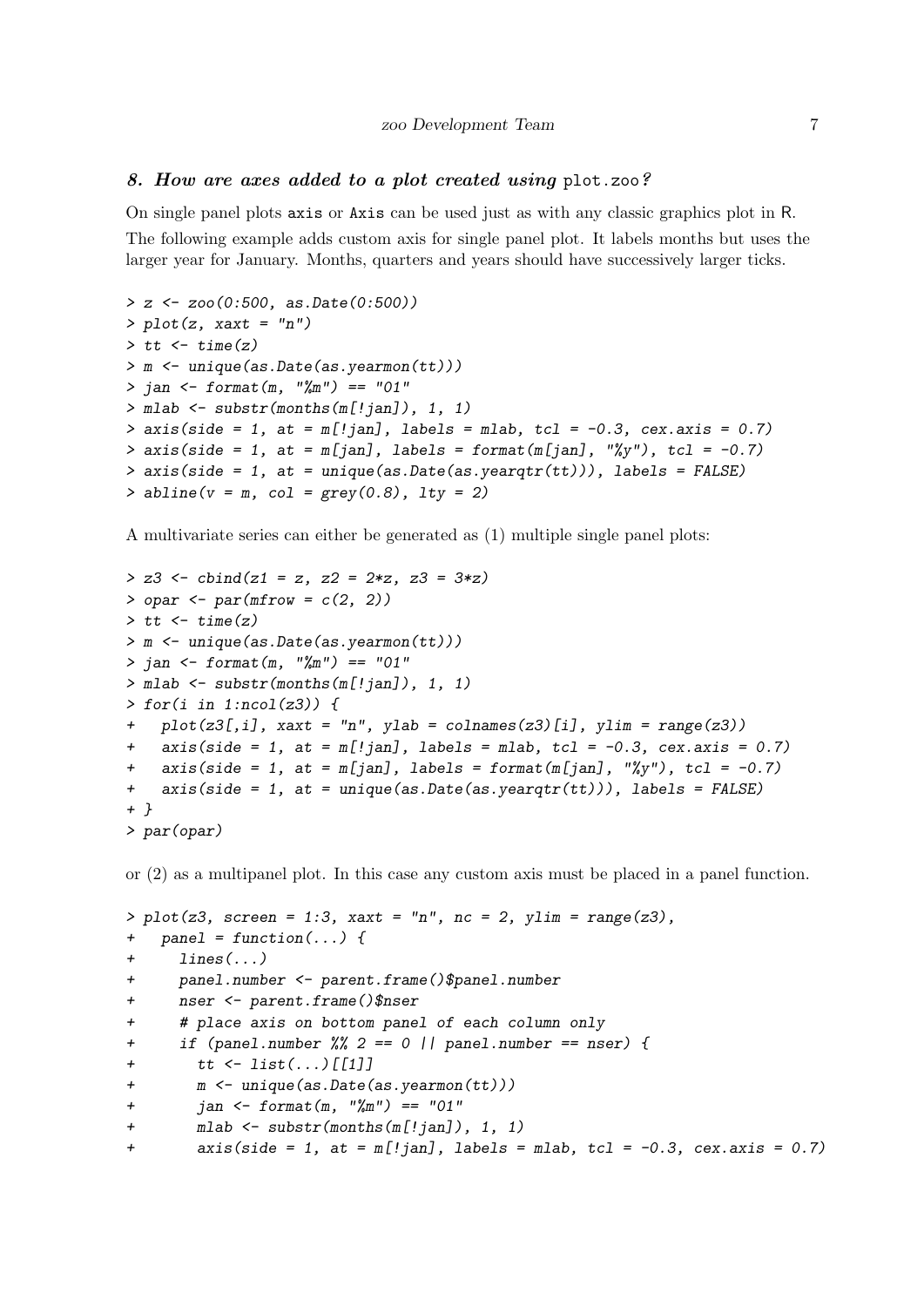```
+ axis(side = 1, at = m[jan], labels = format(m[jan], "%y"), tcl = -0.7)
+ axis(side = 1, at = unique(as.Date(as.yearqtr(tt))), labels = FALSE)
+ }
+ })
```
## 9. Why is nothing plotted except axes when I plot an object with many NAs?

Isolated points surrounded by NA values do not form lines:

```
> z <- zoo(c(1, NA, 2, NA, 3))
> plot(z)
```
So try one of the following: Plot points rather than lines.

*> plot(z, type = "p")*

Omit NAs and plot that.

*> plot(na.omit(z))*

Fill in the NAs with interpolated values.

*> plot(na.approx(z))*

Plot points with lines superimposed.

*> plot(z, type = "p") > lines(na.omit(z))*

Note that this is not specific to **zoo**. If we plot in R without **zoo** we get the same behavior.

## 10. Does zoo work with Rmetrics?

Yes. timeDate class objects from the timeDate package can be used directly as the index of a zoo series and as.timeSeries.zoo and as.zoo.timeSeries can convert back and forth between objects of class zoo and class timeSeries from the timeSeries package.

```
> library("timeDate")
> dts <- c("1989-09-28", "2001-01-15", "2004-08-30", "1990-02-09")
> tms <- c( "23:12:55", "10:34:02", "08:30:00", "11:18:23")
> td <- timeDate(paste(dts, tms), format = "%Y-%m-%d %H:%M:%S")
> library("zoo")
> z <- zoo(1:4, td)
> zz <- merge(z, lag(z))
> plot(zz)
> library("timeSeries")
> zz
```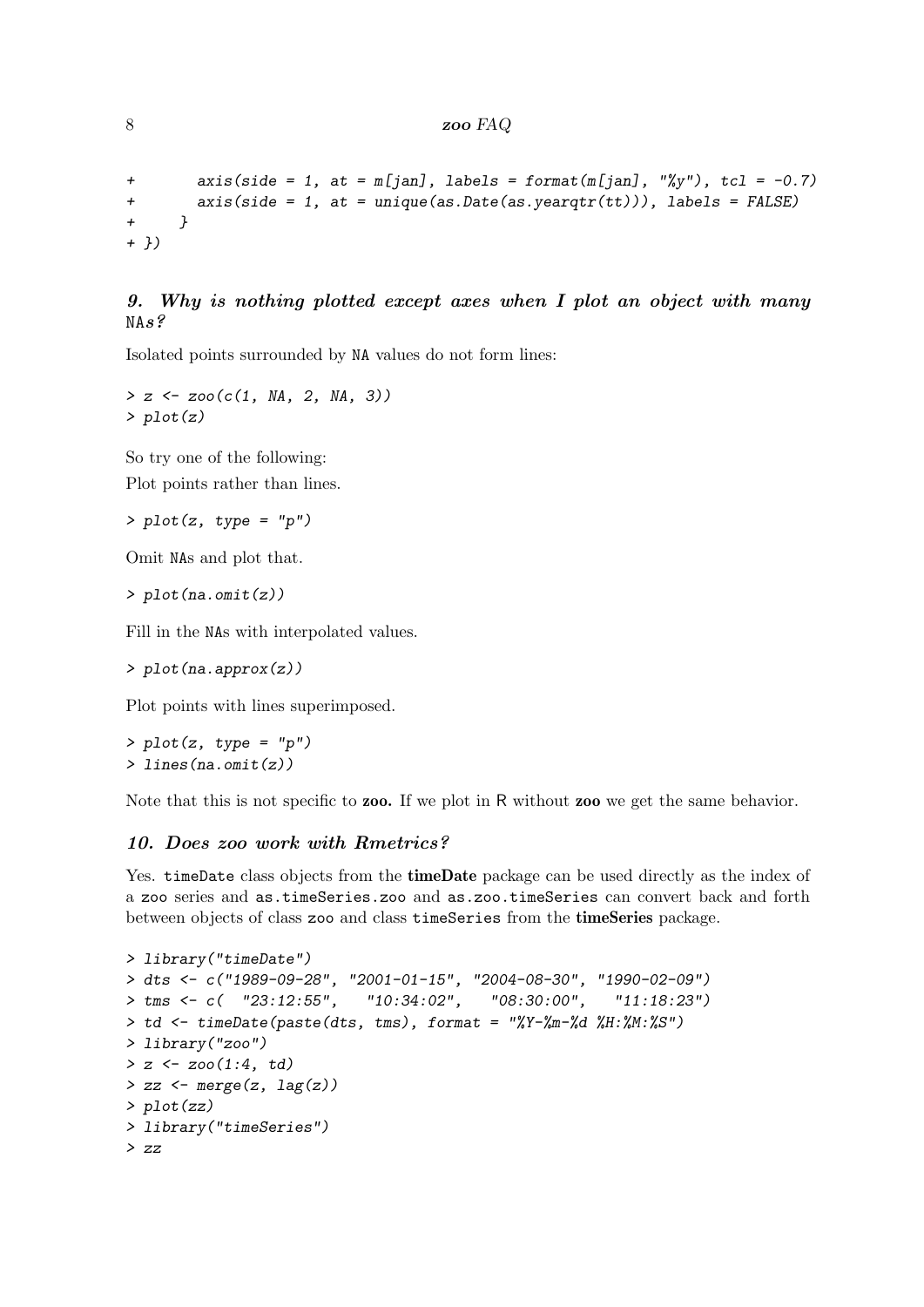|                             |  | z $\text{lag}(z)$ |
|-----------------------------|--|-------------------|
| 1989-09-28 23:12:55 1       |  | 4                 |
| 1990-02-09 11:18:23 4       |  | 2                 |
| $2001 - 01 - 15$ 10:34:02 2 |  | 3                 |
| 2004-08-30 08:30:00 3       |  | ΝA                |

*> as.timeSeries(zz)*

**GMT** 

|                       |  | $z \, \log(z)$ |
|-----------------------|--|----------------|
| 1989-09-28 23:12:55 1 |  | 4              |
| 1990-02-09 11:18:23 4 |  | 2              |
| 2001-01-15 10:34:02 2 |  | 3              |
| 2004-08-30 08:30:00 3 |  | NA             |
|                       |  |                |

*> as.zoo(as.timeSeries(zz))*

|                       |  | z $lag(z)$ |
|-----------------------|--|------------|
| 1989-09-28 23:12:55 1 |  | 4          |
| 1990-02-09 11:18:23 4 |  | 2          |
| 2001-01-15 10:34:02 2 |  | 3          |
| 2004-08-30 08:30:00 3 |  | NΔ         |

#### 11. What other packages use zoo?

A DEIS dependency means that a package lists zoo in the Depends, Enhances, Imports or Suggests clause of their DESCRIPTION file. As of September 27, 2011 there are 65 packages on CRAN with DEIS dependencies on zoo and 207 packages which either have direct DEIS dependencies or a DEIS dependency on a package which in turn has a DEIS dependency on zoo. This suggests that packages that have a DEIS dependency on zoo are themselves popular. If one recursively calculates DEIS dependencies to all depths then 2127 packages on CRAN have direct or indirect DEIS dependencies on zoo. That is over half of CRAN. Below are 74 packages which include those with direct DEIS dependencies as well as packages that are often used with zoo:

Some packages depend on zoo indirectly listing such a relationship to a package which in turn has such a dependency on zoo. There are 207 packages which There are 74 other CRAN packages that are or can be used with zoo (and possibly more in other repositories):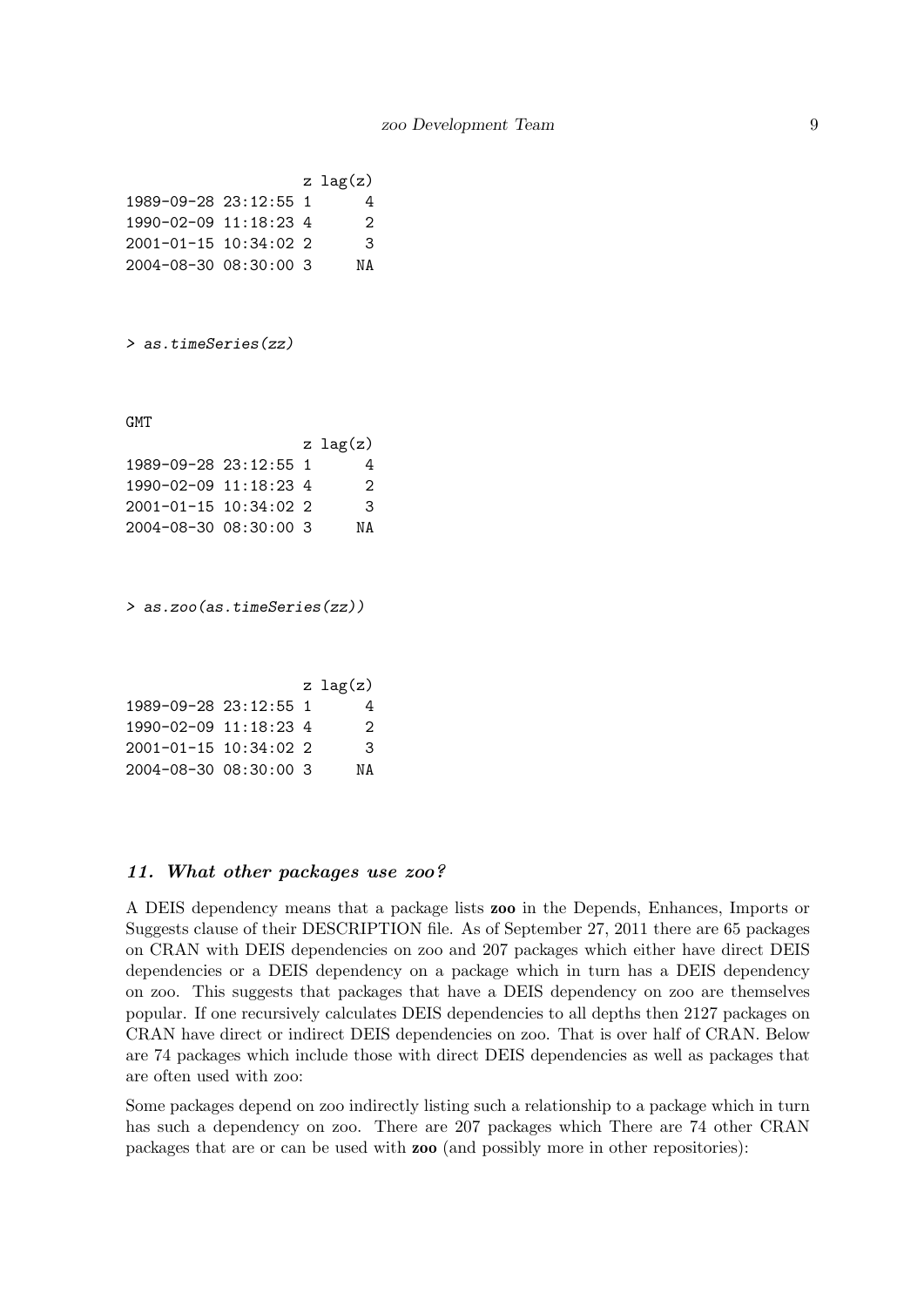| Depends                     |                                                                   |
|-----------------------------|-------------------------------------------------------------------|
| <b>AER</b>                  | Applied Econometrics with R                                       |
| <b>BootPR</b>               | Bootstrap Prediction Intervals and Bias-Corrected Forecasting     |
| <b>DMwR</b>                 | Functions and data for "Data Mining with R"                       |
| <b>FinTS</b>                | Companion to Tsay (2005) Analysis of Financial Time Series        |
| <b>MFDF</b>                 | Modeling Functional Data in Finance                               |
| Modalclust                  | Hierarchical Modal Clustering                                     |
| <b>PerformanceAnalytics</b> | Econometric tools for performance and risk analysis               |
| <b>RBloomberg</b>           | $R/B$ loomberg                                                    |
| RghcnV3                     | Global Historical Climate Network Version 3                       |
| <b>StreamMetabolism</b>     | Stream Metabolism-A package for calculating single station        |
|                             | metabolism from diurnal Oxygen curves                             |
| <b>TSfame</b>               | Time Series Database Interface extensions for fame                |
| <b>TShistQuote</b>          | Time Series Database Interface extensions for get.hist.quote      |
| <b>TSxls</b>                | Time Series Database Interface extension to connect to spread-    |
|                             | sheets                                                            |
| <b>VhayuR</b>               | Vhayu R Interface                                                 |
| delftfews                   | delftfews R extensions                                            |
| dyn                         | Time Series Regression                                            |
| dynlm                       | Dynamic Linear Regression                                         |
| fda                         | Functional Data Analysis                                          |
| forecast                    | Forecasting functions for time series                             |
| fractalrock                 | Generate fractal time series with non-normal returns distribution |
| fxregime                    | Exchange Rate Regime Analysis                                     |
| glogis                      | Fitting and Testing Generalized Logistic Distributions            |
| hydroTSM                    | Time series management, analysis and interpolation for hydrolog-  |
|                             | ical modelling                                                    |
| <b>Imtest</b>               | <b>Testing Linear Regression Models</b>                           |
| meboot                      | Maximum Entropy Bootstrap for Time Series                         |
| mlogit                      | multinomial logit model                                           |
| party                       | A Laboratory for Recursive Partytioning                           |
| quantmod                    | Quantitative Financial Modelling Framework                        |
| rdatamarket                 | Data access API for DataMarket.com                                |
| sandwich                    | Robust Covariance Matrix Estimators                               |
| sde                         | Simulation and Inference for Stochastic Differential Equations    |
| solaR                       | Solar Photovoltaic Systems                                        |
| spacetime                   | classes and methods for spatio-temporal data                      |
| strucchange                 | Testing, Monitoring, and Dating Structural Changes                |
| tawny                       | Provides various portfolio optimization strategies including ran- |
|                             | dom matrix theory and shrinkage estimators                        |
| termstrc                    | Zero-coupon Yield Curve Estimation                                |
| tgram                       | Functions to compute and plot tracheidograms                      |
| tripEstimation              | Metropolis sampler and supporting functions for estimating ani-   |
|                             | mal movement from archival tags and satellite fixes               |
| tseries                     | Time series analysis and computational finance                    |
| wq                          | Exploring water quality monitoring data                           |
| xts                         | eXtensible Time Series                                            |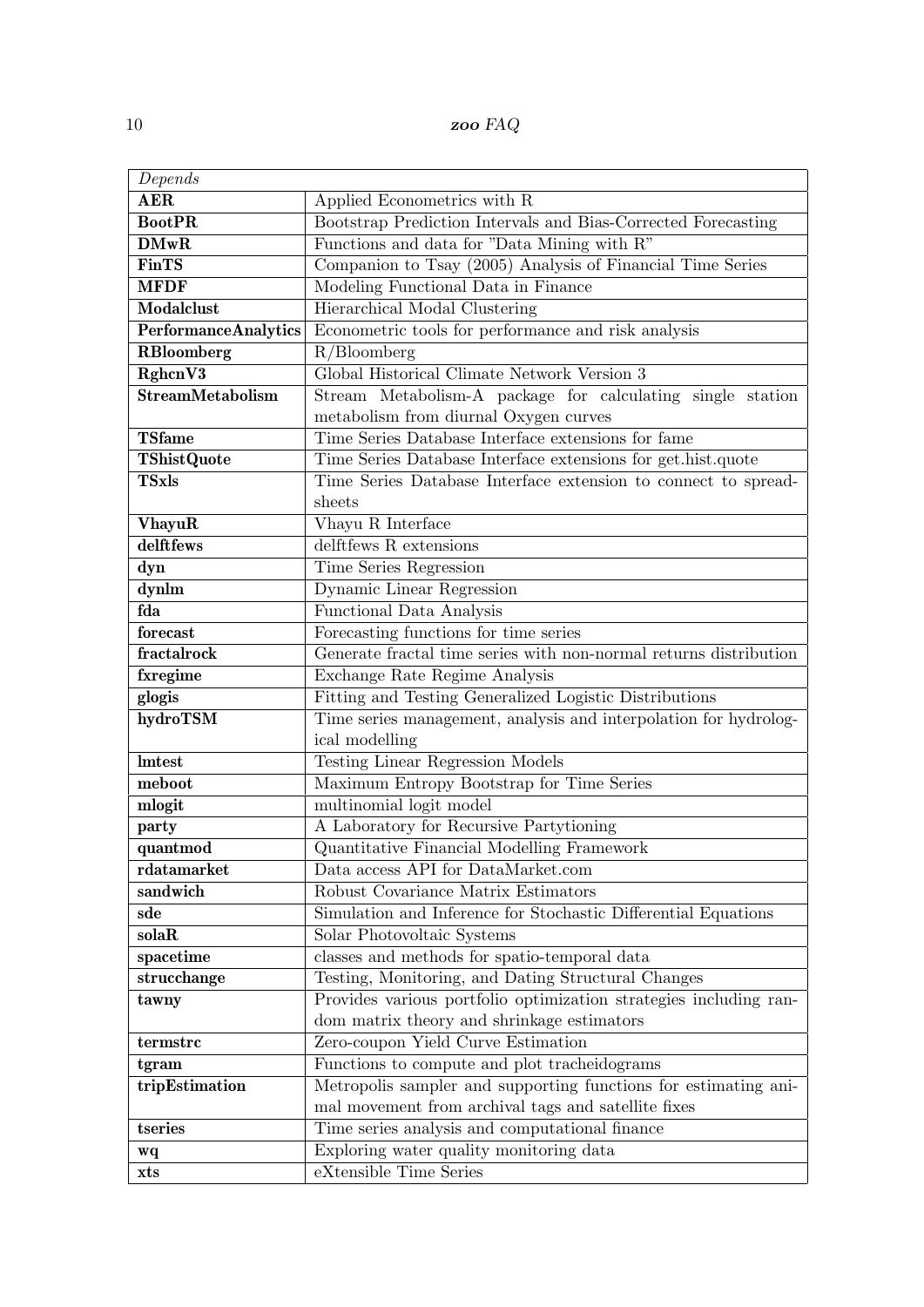| chron<br>Chronological objects which can handle dates and times<br>hydroTSM<br>Time series management, analysis and interpolation for hydrolog-<br>ical modelling<br>lubridate<br>Make dealing with dates a little easier<br>Time Indexes and Time Indexed Series<br>tis<br><b>Imports</b><br>fxregime<br>Exchange Rate Regime Analysis<br>glogis<br>Fitting and Testing Generalized Logistic Distributions<br>hydroGOF<br>Goodness-of-fit functions for comparison of simulated and ob-<br>served hydrological time series<br>Tools for the analysis of air pollution data<br>openair<br>rasterVis<br>Visualization methods for the raster package<br>Suggests<br>MeDiChI<br>MeDiChI ChIP-chip deconvolution library<br>R interface to the QuantLib library<br><b>RQuantLib</b><br>Time series Aggregation<br><b>TSAgg</b><br><b>TSMySQL</b><br>Time Series Database Interface extensions for MySQL<br>TSPostgreSQL<br>Time Series Database Interface extensions for PostgreSQL<br><b>TSSQLite</b><br>Time Series Database Interface extentions for SQLite<br>TSdbi<br>Time Series Database Interface<br>TSodbc<br>Time Series Database Interface extensions for ODBC<br><b>TSzip</b><br>Time Series Database Interface extension to connect to zip files<br>UsingR<br>Data sets for the text "Using R for Introductory Statistics"<br>Zelig<br>Everyone's Statistical Software<br>gsubfn<br>Utilities for strings and function arguments<br>latticeExtra<br>Extra Graphical Utilities Based on Lattice<br>Keep track of dates in terms of months<br>mondate<br>playwith<br>A GUI for interactive plots using GTK+<br>pscl<br>Political Science Computational Laboratory, Stanford University<br>quantreg<br>Quantile Regression<br>tframePlus<br>Time Frame coding kernel extensions<br>$\Box$ Hence on Head with | Enhances |  |  |
|---------------------------------------------------------------------------------------------------------------------------------------------------------------------------------------------------------------------------------------------------------------------------------------------------------------------------------------------------------------------------------------------------------------------------------------------------------------------------------------------------------------------------------------------------------------------------------------------------------------------------------------------------------------------------------------------------------------------------------------------------------------------------------------------------------------------------------------------------------------------------------------------------------------------------------------------------------------------------------------------------------------------------------------------------------------------------------------------------------------------------------------------------------------------------------------------------------------------------------------------------------------------------------------------------------------------------------------------------------------------------------------------------------------------------------------------------------------------------------------------------------------------------------------------------------------------------------------------------------------------------------------------------------------------------------------------------------------------------------------------------------------------------------------------------------------------|----------|--|--|
|                                                                                                                                                                                                                                                                                                                                                                                                                                                                                                                                                                                                                                                                                                                                                                                                                                                                                                                                                                                                                                                                                                                                                                                                                                                                                                                                                                                                                                                                                                                                                                                                                                                                                                                                                                                                                     |          |  |  |
|                                                                                                                                                                                                                                                                                                                                                                                                                                                                                                                                                                                                                                                                                                                                                                                                                                                                                                                                                                                                                                                                                                                                                                                                                                                                                                                                                                                                                                                                                                                                                                                                                                                                                                                                                                                                                     |          |  |  |
|                                                                                                                                                                                                                                                                                                                                                                                                                                                                                                                                                                                                                                                                                                                                                                                                                                                                                                                                                                                                                                                                                                                                                                                                                                                                                                                                                                                                                                                                                                                                                                                                                                                                                                                                                                                                                     |          |  |  |
|                                                                                                                                                                                                                                                                                                                                                                                                                                                                                                                                                                                                                                                                                                                                                                                                                                                                                                                                                                                                                                                                                                                                                                                                                                                                                                                                                                                                                                                                                                                                                                                                                                                                                                                                                                                                                     |          |  |  |
|                                                                                                                                                                                                                                                                                                                                                                                                                                                                                                                                                                                                                                                                                                                                                                                                                                                                                                                                                                                                                                                                                                                                                                                                                                                                                                                                                                                                                                                                                                                                                                                                                                                                                                                                                                                                                     |          |  |  |
|                                                                                                                                                                                                                                                                                                                                                                                                                                                                                                                                                                                                                                                                                                                                                                                                                                                                                                                                                                                                                                                                                                                                                                                                                                                                                                                                                                                                                                                                                                                                                                                                                                                                                                                                                                                                                     |          |  |  |
|                                                                                                                                                                                                                                                                                                                                                                                                                                                                                                                                                                                                                                                                                                                                                                                                                                                                                                                                                                                                                                                                                                                                                                                                                                                                                                                                                                                                                                                                                                                                                                                                                                                                                                                                                                                                                     |          |  |  |
|                                                                                                                                                                                                                                                                                                                                                                                                                                                                                                                                                                                                                                                                                                                                                                                                                                                                                                                                                                                                                                                                                                                                                                                                                                                                                                                                                                                                                                                                                                                                                                                                                                                                                                                                                                                                                     |          |  |  |
|                                                                                                                                                                                                                                                                                                                                                                                                                                                                                                                                                                                                                                                                                                                                                                                                                                                                                                                                                                                                                                                                                                                                                                                                                                                                                                                                                                                                                                                                                                                                                                                                                                                                                                                                                                                                                     |          |  |  |
|                                                                                                                                                                                                                                                                                                                                                                                                                                                                                                                                                                                                                                                                                                                                                                                                                                                                                                                                                                                                                                                                                                                                                                                                                                                                                                                                                                                                                                                                                                                                                                                                                                                                                                                                                                                                                     |          |  |  |
|                                                                                                                                                                                                                                                                                                                                                                                                                                                                                                                                                                                                                                                                                                                                                                                                                                                                                                                                                                                                                                                                                                                                                                                                                                                                                                                                                                                                                                                                                                                                                                                                                                                                                                                                                                                                                     |          |  |  |
|                                                                                                                                                                                                                                                                                                                                                                                                                                                                                                                                                                                                                                                                                                                                                                                                                                                                                                                                                                                                                                                                                                                                                                                                                                                                                                                                                                                                                                                                                                                                                                                                                                                                                                                                                                                                                     |          |  |  |
|                                                                                                                                                                                                                                                                                                                                                                                                                                                                                                                                                                                                                                                                                                                                                                                                                                                                                                                                                                                                                                                                                                                                                                                                                                                                                                                                                                                                                                                                                                                                                                                                                                                                                                                                                                                                                     |          |  |  |
|                                                                                                                                                                                                                                                                                                                                                                                                                                                                                                                                                                                                                                                                                                                                                                                                                                                                                                                                                                                                                                                                                                                                                                                                                                                                                                                                                                                                                                                                                                                                                                                                                                                                                                                                                                                                                     |          |  |  |
|                                                                                                                                                                                                                                                                                                                                                                                                                                                                                                                                                                                                                                                                                                                                                                                                                                                                                                                                                                                                                                                                                                                                                                                                                                                                                                                                                                                                                                                                                                                                                                                                                                                                                                                                                                                                                     |          |  |  |
|                                                                                                                                                                                                                                                                                                                                                                                                                                                                                                                                                                                                                                                                                                                                                                                                                                                                                                                                                                                                                                                                                                                                                                                                                                                                                                                                                                                                                                                                                                                                                                                                                                                                                                                                                                                                                     |          |  |  |
|                                                                                                                                                                                                                                                                                                                                                                                                                                                                                                                                                                                                                                                                                                                                                                                                                                                                                                                                                                                                                                                                                                                                                                                                                                                                                                                                                                                                                                                                                                                                                                                                                                                                                                                                                                                                                     |          |  |  |
|                                                                                                                                                                                                                                                                                                                                                                                                                                                                                                                                                                                                                                                                                                                                                                                                                                                                                                                                                                                                                                                                                                                                                                                                                                                                                                                                                                                                                                                                                                                                                                                                                                                                                                                                                                                                                     |          |  |  |
|                                                                                                                                                                                                                                                                                                                                                                                                                                                                                                                                                                                                                                                                                                                                                                                                                                                                                                                                                                                                                                                                                                                                                                                                                                                                                                                                                                                                                                                                                                                                                                                                                                                                                                                                                                                                                     |          |  |  |
|                                                                                                                                                                                                                                                                                                                                                                                                                                                                                                                                                                                                                                                                                                                                                                                                                                                                                                                                                                                                                                                                                                                                                                                                                                                                                                                                                                                                                                                                                                                                                                                                                                                                                                                                                                                                                     |          |  |  |
|                                                                                                                                                                                                                                                                                                                                                                                                                                                                                                                                                                                                                                                                                                                                                                                                                                                                                                                                                                                                                                                                                                                                                                                                                                                                                                                                                                                                                                                                                                                                                                                                                                                                                                                                                                                                                     |          |  |  |
|                                                                                                                                                                                                                                                                                                                                                                                                                                                                                                                                                                                                                                                                                                                                                                                                                                                                                                                                                                                                                                                                                                                                                                                                                                                                                                                                                                                                                                                                                                                                                                                                                                                                                                                                                                                                                     |          |  |  |
|                                                                                                                                                                                                                                                                                                                                                                                                                                                                                                                                                                                                                                                                                                                                                                                                                                                                                                                                                                                                                                                                                                                                                                                                                                                                                                                                                                                                                                                                                                                                                                                                                                                                                                                                                                                                                     |          |  |  |
|                                                                                                                                                                                                                                                                                                                                                                                                                                                                                                                                                                                                                                                                                                                                                                                                                                                                                                                                                                                                                                                                                                                                                                                                                                                                                                                                                                                                                                                                                                                                                                                                                                                                                                                                                                                                                     |          |  |  |
|                                                                                                                                                                                                                                                                                                                                                                                                                                                                                                                                                                                                                                                                                                                                                                                                                                                                                                                                                                                                                                                                                                                                                                                                                                                                                                                                                                                                                                                                                                                                                                                                                                                                                                                                                                                                                     |          |  |  |
|                                                                                                                                                                                                                                                                                                                                                                                                                                                                                                                                                                                                                                                                                                                                                                                                                                                                                                                                                                                                                                                                                                                                                                                                                                                                                                                                                                                                                                                                                                                                                                                                                                                                                                                                                                                                                     |          |  |  |
|                                                                                                                                                                                                                                                                                                                                                                                                                                                                                                                                                                                                                                                                                                                                                                                                                                                                                                                                                                                                                                                                                                                                                                                                                                                                                                                                                                                                                                                                                                                                                                                                                                                                                                                                                                                                                     |          |  |  |
|                                                                                                                                                                                                                                                                                                                                                                                                                                                                                                                                                                                                                                                                                                                                                                                                                                                                                                                                                                                                                                                                                                                                                                                                                                                                                                                                                                                                                                                                                                                                                                                                                                                                                                                                                                                                                     |          |  |  |
|                                                                                                                                                                                                                                                                                                                                                                                                                                                                                                                                                                                                                                                                                                                                                                                                                                                                                                                                                                                                                                                                                                                                                                                                                                                                                                                                                                                                                                                                                                                                                                                                                                                                                                                                                                                                                     |          |  |  |
|                                                                                                                                                                                                                                                                                                                                                                                                                                                                                                                                                                                                                                                                                                                                                                                                                                                                                                                                                                                                                                                                                                                                                                                                                                                                                                                                                                                                                                                                                                                                                                                                                                                                                                                                                                                                                     |          |  |  |
|                                                                                                                                                                                                                                                                                                                                                                                                                                                                                                                                                                                                                                                                                                                                                                                                                                                                                                                                                                                                                                                                                                                                                                                                                                                                                                                                                                                                                                                                                                                                                                                                                                                                                                                                                                                                                     |          |  |  |
|                                                                                                                                                                                                                                                                                                                                                                                                                                                                                                                                                                                                                                                                                                                                                                                                                                                                                                                                                                                                                                                                                                                                                                                                                                                                                                                                                                                                                                                                                                                                                                                                                                                                                                                                                                                                                     |          |  |  |
|                                                                                                                                                                                                                                                                                                                                                                                                                                                                                                                                                                                                                                                                                                                                                                                                                                                                                                                                                                                                                                                                                                                                                                                                                                                                                                                                                                                                                                                                                                                                                                                                                                                                                                                                                                                                                     |          |  |  |

| Uses or Usea with |                                                                     |  |  |
|-------------------|---------------------------------------------------------------------|--|--|
| timeDate          | <b>Reference</b> date and time functions: time Date usable with zoo |  |  |
| grid              | Graphics infrastructure: use with xyplot.zoo                        |  |  |
| its               | Irregular time series: as.its.zoo, as.zoo.its                       |  |  |
| lattice           | grid-based graphics: use with xyplot.zoo                            |  |  |
| timeSeries        | <b>Rmetrics</b> time series functions:<br>as.timeSeries.zoo,        |  |  |
|                   | as.zoo.timeSeries                                                   |  |  |
| YaleToolkit       | Data exploration tools from Yale University: accepts "zoo" input    |  |  |

## 12. Why does ifelse not work as I expect?

The ordinary R ifelse function only works with zoo objects if all three arguments are zoo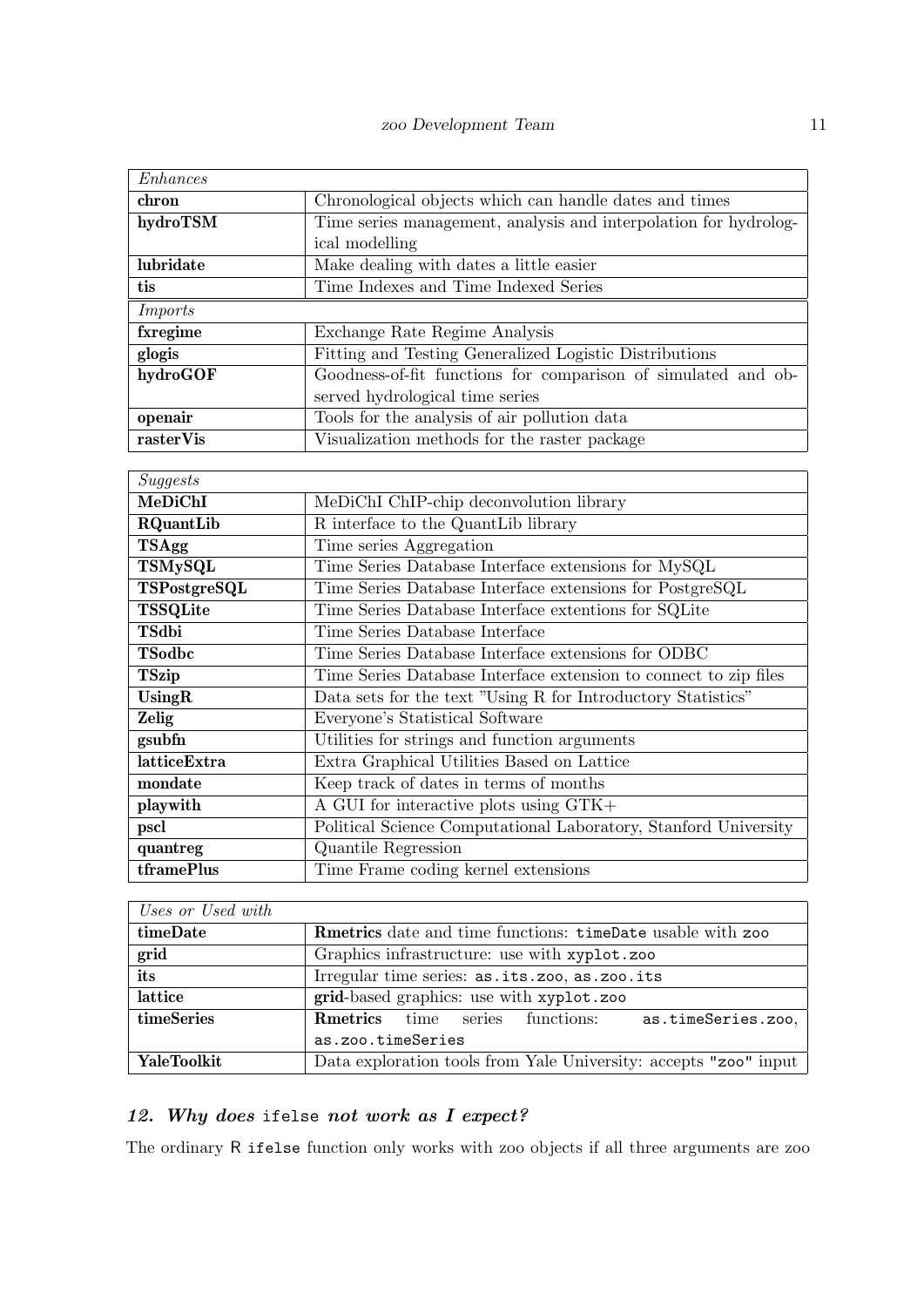objects with the same time index. zoo provides an ifelse.zoo function that should be used instead. The .zoo part must be written out since ifelse is not generic.

```
> z <- zoo(c(1, 5, 10, 15))
> # wrong !!!
> ifelse(diff(z) > 4, -z, z)
 2 3 4
 1 -5 -10> # ok
> ifelse.zoo(diff(z) > 4, -z, z)
 1 2 3 4
NA 5 -10 -15
> # or if we merge first we can use ordinary ifelse
> xm <- merge(z, dif = diff(z))
> with(xm, ifelse(dif > 4, -z, z))
 1 2 3 4
NA 5 -10 -15
> # or in this case we could also use orindary ifelse if we
> # use fill = NA to ensure all three have same index
> ifelse(diff(z, fill = NA) > 4, -z, z)
 2 3 4
 1 -5 -10
```
13. In a series which is regular except for a few missing times or for which we wish to align to a grid how is it filled or aligned?

```
> # April is missing
> zym <- zoo(1:5, as.yearmon("2000-01-01") + c(0, 1, 2, 4, 5)/12)
> g <- seq(start(zym), end(zym), by = 1/12)
> na.locf(zym, xout = g)
Jan 2000 Feb 2000 Mar 2000 Apr 2000 May 2000 Jun 2000
      1 2 3 3 4 5
```
A variation of this is where the grid is of a different date/time class than the original series. In that case use the x argument. In the example that follows the series z is of "Date" class whereas the grid is of "yearmon" class: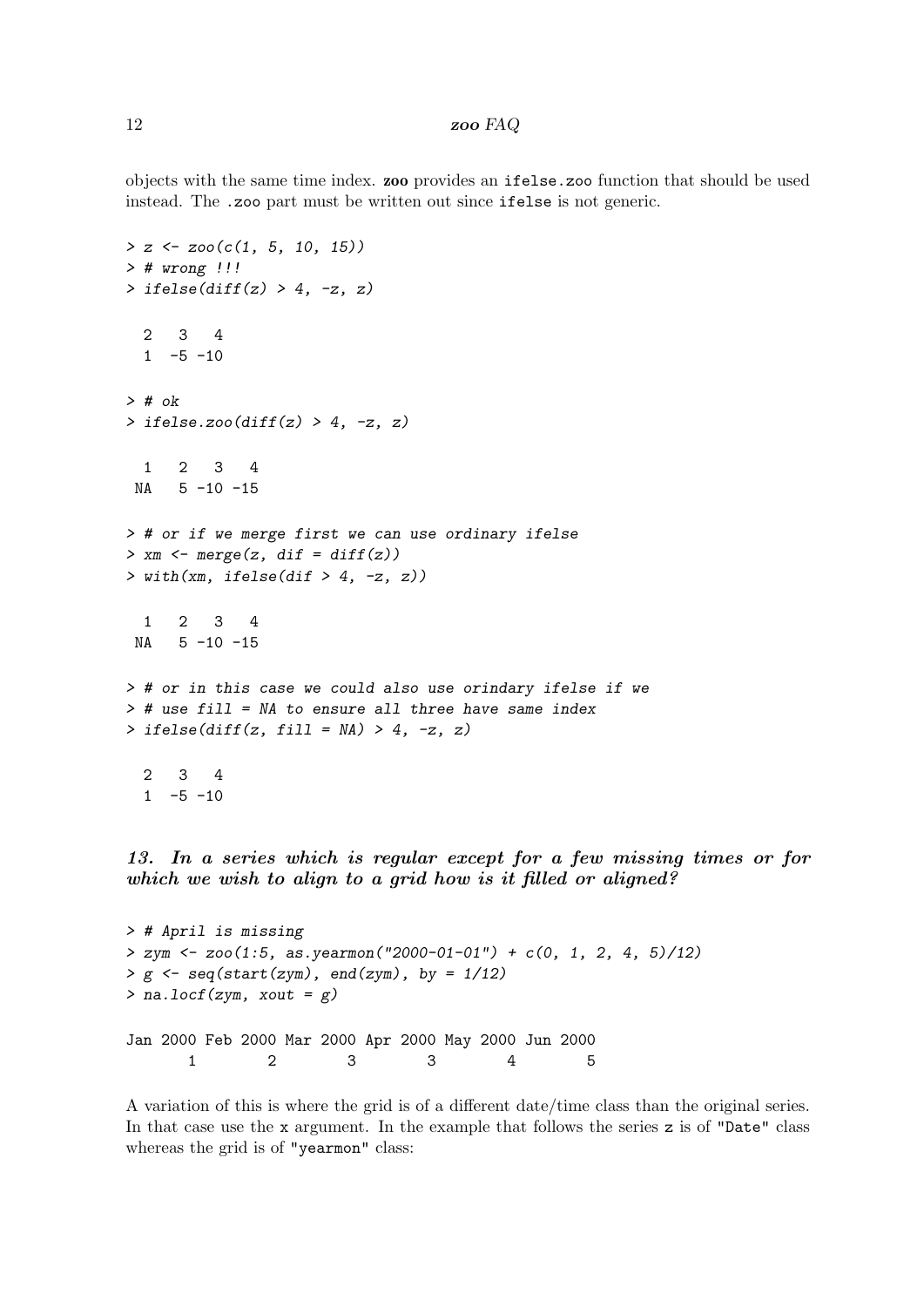```
> z <- zoo(1:3, as.Date(c("2000-01-15", "2000-03-3", "2000-04-29")))
> g <- seq(as.yearmon(start(z)), as.yearmon(end(z)), by = 1/12)
> na.locf(z, x = as.yearmon, xout = g)
Jan 2000 Feb 2000 Mar 2000 Apr 2000
      1 1 2 3
```
Here is a chron example where we wish to create a 10 minute grid:

```
> Lines <- "Time,Value
+ 2009-10-09 5:00:00,210
+ 2009-10-09 5:05:00,207
+ 2009-10-09 5:17:00,250
+ 2009-10-09 5:30:00,193
+ 2009-10-09 5:41:00,205
+ 2009-10-09 6:00:00,185"
> library("chron")
> z <- read.zoo(text = Lines, FUN = as.chron, sep = ",", header = TRUE)
> g <- seq(start(z), end(z), by = times("00:10:00"))
> na.locf(z, xout = g)
(10/09/09 05:00:00) (10/09/09 05:10:00) (10/09/09 05:20:00) (10/09/09 05:30:00)
              210 207 250 193
(10/09/09 05:40:00) (10/09/09 05:50:00) (10/09/09 06:00:00)
              193 205 185
```
## What is the difference between as Date in zoo and as Date in the core of  $R<sup>2</sup>$

zoo has extended the origin argument of as.Date.numeric so that it has a default of  $origin="1970-01-01"$  (whereas in the core of R it has no default and must always be specified). Note that this is a strictly upwardly compatible extensions to R and any usage of as.Date in R will also work in zoo.

This makes it more convenient to use as.Date as a function input. For example, one can shorten this:

```
> z <- zoo(1:2, c("2000-01-01", "2000-01-02"))
> aggregate(z, function(x) as.Date(x, origin = "1970-01-01"))
2000-01-01 2000-01-02
         1 2
to just this:
```
*> aggregate(z, as.Date)*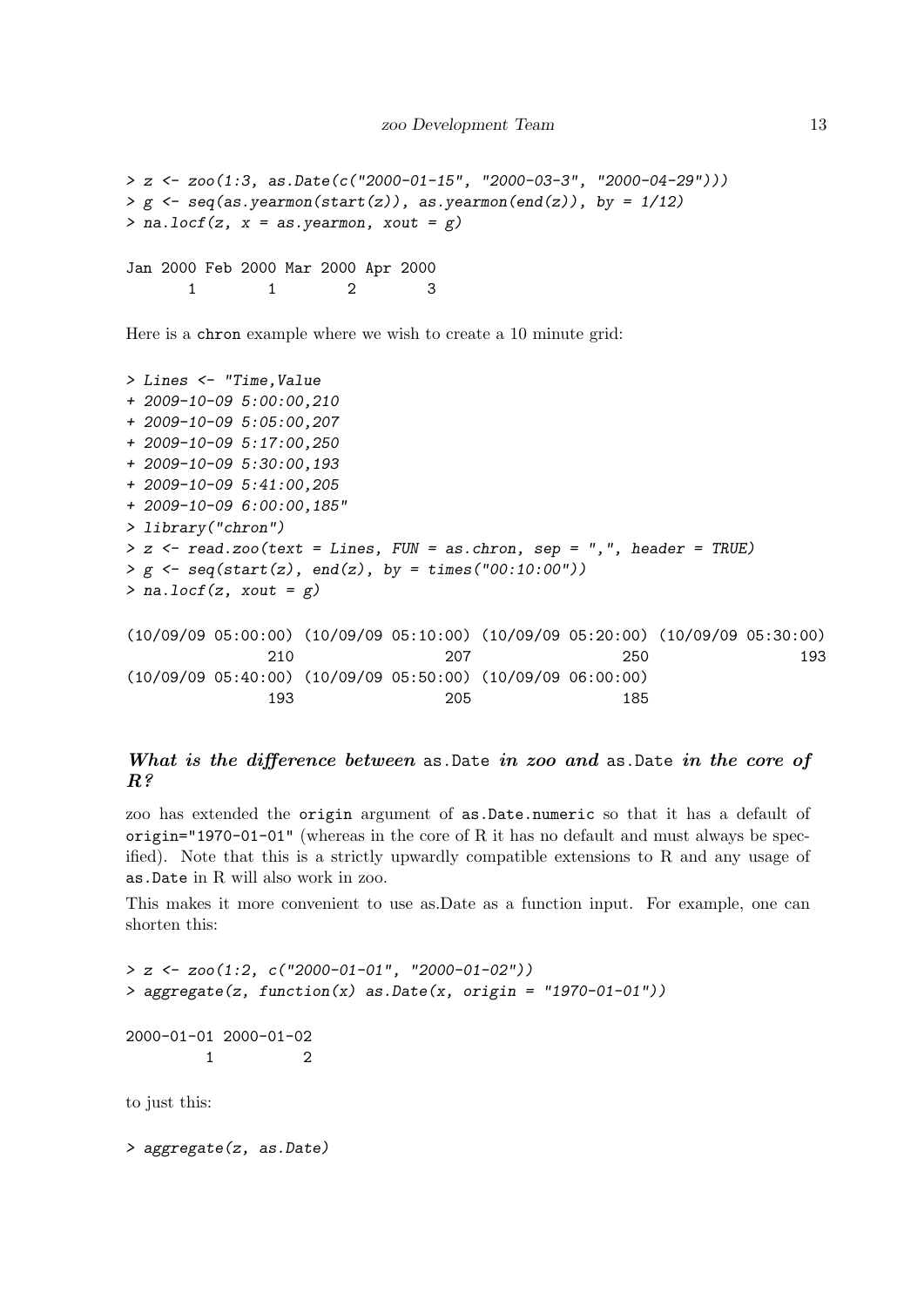2000-01-01 2000-01-02 1 2

As another example, one can shorten

```
> Lines <- "2000-01-01 12:00:00,12
+ 2000-01-02 12:00:00,13"
> read.zoo(text = Lines, sep = ",", FUN = function(x) as.Date(x, origin = "1970-01-01"))
2000-01-01 2000-01-02
       12 13
to this:
> read.zoo(text = Lines, sep = ",", FUN = as.Date)
2000-01-01 2000-01-02
       12 13
```
Note to package developers of packages that use zoo: Other packages that work with zoo and define as. Date methods should either import zoo or else should fully export their as. Date methods in their NAMESPACE file, e.g. export(as.Date.X), in order that those methods be registered with zoo's as.Date generic and not just the as.Date generic in base.

#### 15. How can I speed up zoo?

The main area where you might notice slowness is if you do indexing of zoo objects in an inner loop. In that case extract the data and time components prior to the loop. Since most calculations in R use the whole object approach there are relatively few instances of this.

For example, the following shows two ways of performing a rolling sum using only times nearer than 3 before the current time. The second one eliminates the zoo indexing to get a speedup:

```
> n <- 50
> z <- zoo(1:n, c(1:3, seq(4, by = 2, length = n-3)))
> system.time({
+ zz <- sapply(seq_along(z),
+ function(i) sum(z[time(z) <= time(z)[i] & time(z) > time(z)[i] - 3]))
+ z1 <- zoo(zz, time(z))
+ })
  user system elapsed
 0.009 0.000 0.010
> system.time({
+ zc <- coredata(z)
+ tt <- time(z)
+ zr <- sapply(seq_along(zc),
+ function(i) sum(zc[tt <= tt[i] & tt > tt[i] - 3]))
+ z2 <- zoo(zr, tt)
+ })
```